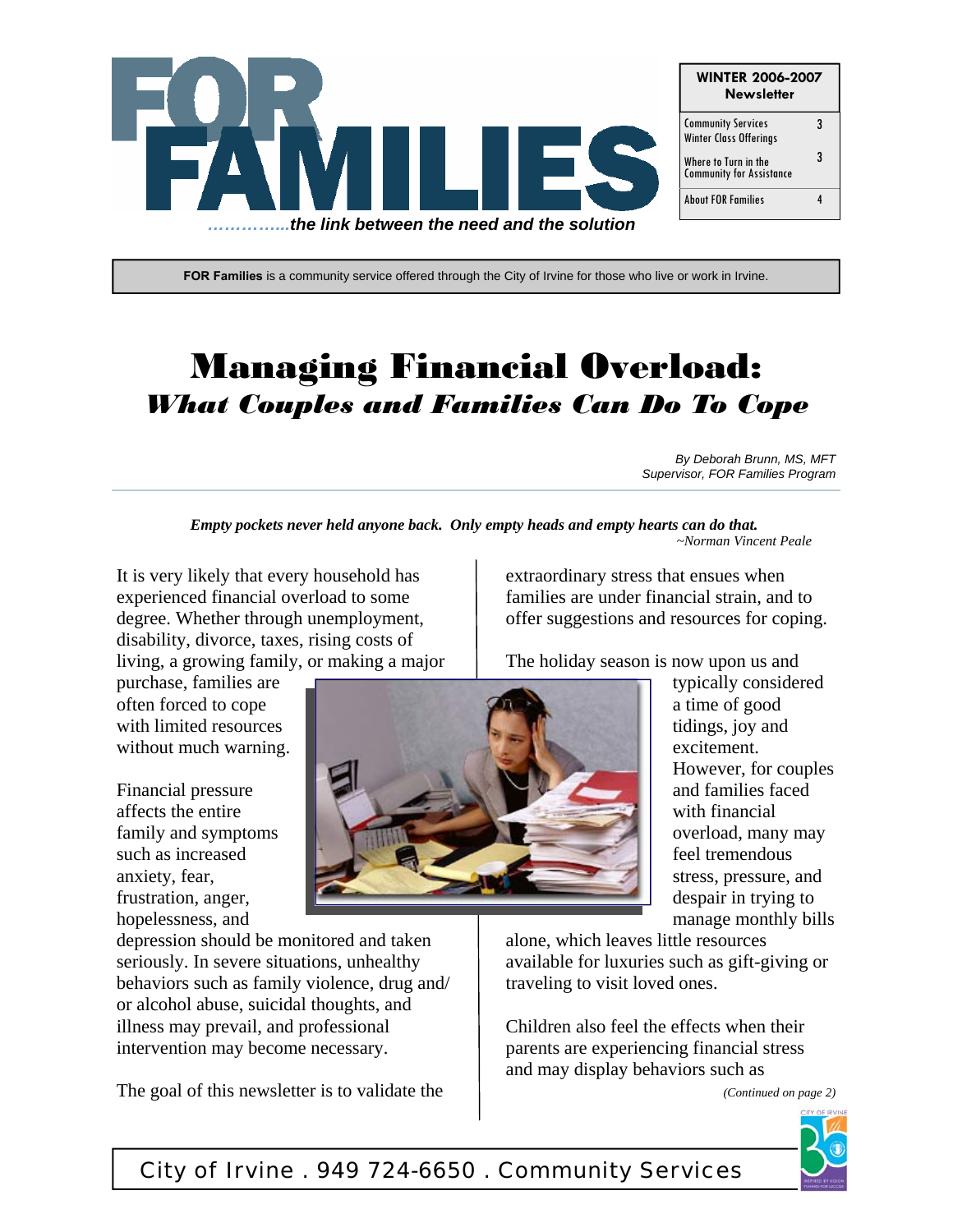*MANGING FINANCIAL STRESS (Continued from page 1)* 

sleeplessness, temper tantrums, frequent crying, nightmares, aggressiveness, or clinging.

Consider the following suggestions that couples or families with children may reflect upon when trying to manage financial strain:

- **Recognize and address unhealthy coping behaviors.** Seek assistance from a trusted support network, physician or local mental health professional.
- **Be a model for your children in coping with stress.**

Refrain from taking out your stress symptoms on your children, set appropriate limits when they ask for the latest toys or styles of clothing, and encourage them to assist with their regular

chores to maintain structure and control in the household.

- **Take a constructive approach and act immediately.** Avoid withdrawing from the situation and contact local community resources to begin applying for unemployment, Medi-Cal, food stamps, disability benefits, utilities assistance, consumer credit counseling, low-income housing, etc.
- **Plan ahead.** Set aside *any* additional income for planned activities, unexpected expenses or unforeseen events.
- **Make a list of money coming in versus money going out.** Create a budget and

assess areas that can be cut back or adjusted such as cell phone, cable, newspaper, eating out, and restricting use of gas, water, and/or electricity.

- **Consult family for needed assistance.** It doesn't hurt to ask, but be sure to validate the generosity of their support.
- **Adjust your lifestyle expectations.** Try not to compare yourself with the neighbors and maintain confidence in your financial decision-making.
- **Take care of yourself.** Employ stress reducing techniques such as healthy eating, exercise, restful sleep, and avoid self-medicating.

Managing a limited or reduced income can be an overwhelming task for individuals and families. While there is no easy solution, utilizing practical decision-making skills such as creating a plan to prioritize spending, making financial

adjustments, and effectively using community resources, couples and families can reduce the negative effects of stress by empowering themselves to make better decisions for their future.

*To receive resources or to discuss issues with financial stress or other related concerns, please contact the FOR Families staff and make an appointment for a confidential consultation. Staff assist those who live or work in the City of Irvine and may be reached at (949) 724-6650.*

#### *About the newsletter author:*



Deborah Brunn, FOR Families Program Specialist, graduated with her Bachelor of Arts Degree in Social Ecology from UC Irvine and with her Master of Science Degree in Counseling from Cal State Fullerton. She is a Licensed Marriage and Family Therapist experienced in counseling children, chronically mentally ill adults, and providing professional consultations to persons with dementia and their families. Deborah currently resides with her husband in Irvine and has been a resident since 1971. Deborah may be contacted by phone at (949) 724-6650 or via e-mail at dbrunn@cityofirvine.org.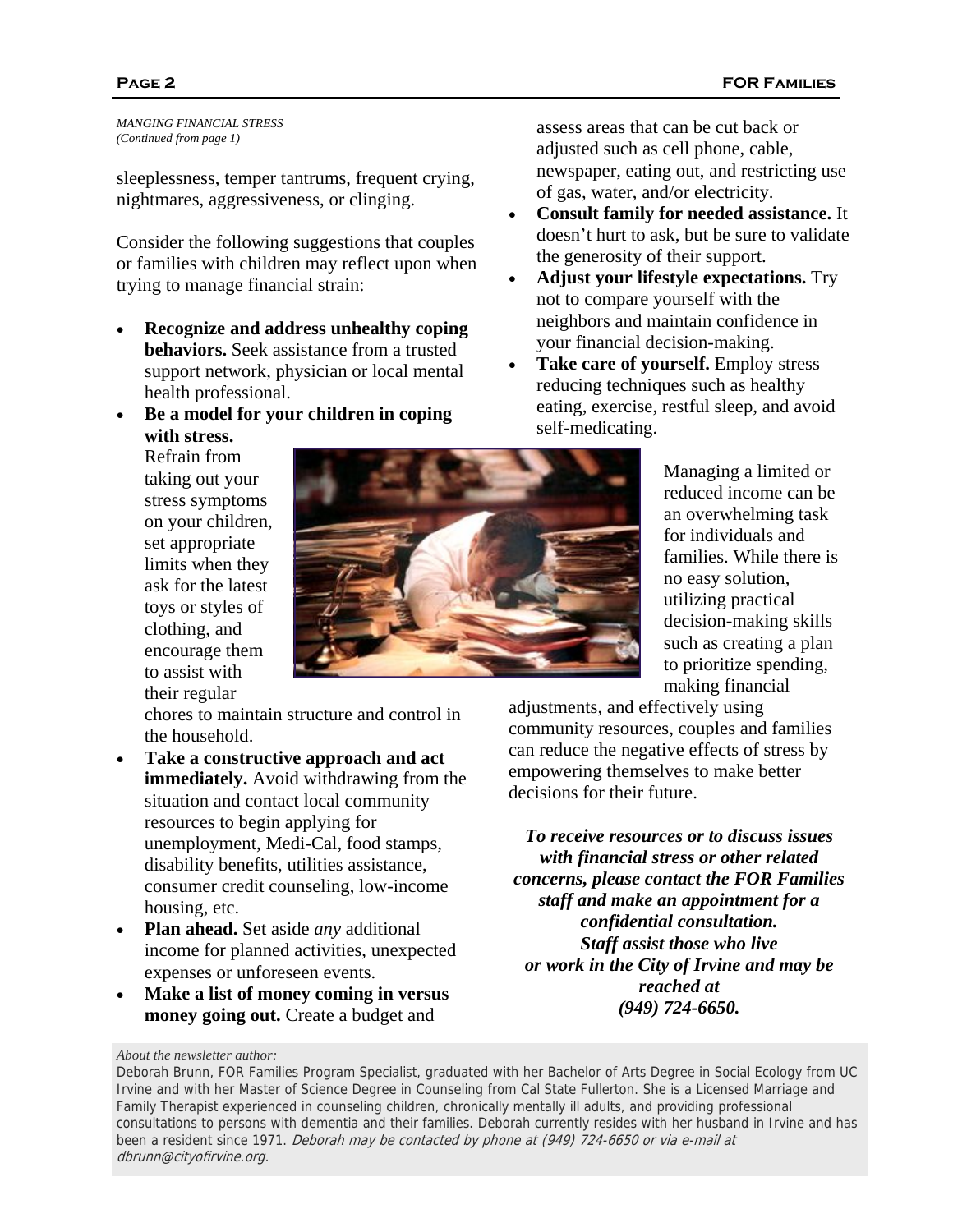## COMMUNITY SERVICES Winter Class Offerings

## **Parenting**

#### **Navigating the Teenage Years**

Are you frustrated with increasing conflict and deteriorating communication with your teenager? Parents will learn a new approach to resolving problems, how feelings and interactions influence communication, and how to recognize pitfalls and workable alternatives. Inst: Debra Solseng, MFT, RPT-S

|         |   | <b>Location: Turtle Rock Community Park</b> |          |     |
|---------|---|---------------------------------------------|----------|-----|
| # 44484 | W | 7 <i>pm-8:30pm</i>                          | Mar 7-21 | S50 |

#### **Teaching Character**

How do you teach children and teens to be attentive, obedient, truthful and grateful? How do you develop character qualities like orderliness, diligence, responsibility, patience and initiative? Learn how to enhance the development of character qualities that will open doors of opportunity and leadership for them. Be proactive and effective in teaching your child 49 life empowering character qualities. Inst. Leo Lozano, LifeLegacy Character Institute. *\$48/individual; \$58/couple (enroll just one person).*

*Location: Lakeview Senior Center # 43134 W 6:30pm-9:30pm Feb 21-28* 

#### **Parenting the Defiant Child**

Increase family harmony and build a better relationship with your child. Perfect for frustrated parents! Come learn the causes of defiant behavior and techniques created to increase child's compliance. For parents of children under 12 years old. Improve skills in dealing with difficult behavior.

Inst. Debra Solseng, MFT, RPT-S

*Location: Deerfield Community Park # 44485 W 7pm-8:30pm Feb 7-21 \$50* 

To register or to find information on additional classes offered through the City of Irvine:

> **www.IrvineQuickReg.org**  Or call Program Registration (949) 724-6610

### **Redirecting Children's Behavior**

Whether or not you're having trouble with your kids, this powerful and entertaining five week parenting course will teach you over 100 proven techniques for dealing with your children in every-day situations. Learn how to recognize the four types of misbehavior, redirect power struggles, set natural and logical consequences and much more! This class is for parents of children ages 2-12. A \$35 material fee is due to the instructor at the first class. Inst. Trecia Davis, MA mother of three.

*Location: Tustin Area Senior Center # 44479 Th 7pm-9:30pm Mar 1-29 \$125/person #44480 Th 7pm-9:30pm Mar 1-29 \$200/couple* 

#### **Setting Limits**

In this fun and entertaining workshop, learn why your current limit setting style might not be the best for your child as well as how to set and enforce clear and effective boundaries, how to apply appropriate consequences and how to deal with power struggles. Inst. Trecia Davis, MA

*Location: Tustin Area Senior Center # 44476 Th 7pm-9pm Feb 8-15 \$50*

### Where to Turn in the Community for Assistance

**Families Forward (949) 552-2727** 

Transitional housing, food & personal care items prevention program— by appointment only

#### **O.C. Social Services Agency (714) 435-5800**

CalWORKs, Welfare-to-Work, Food Stamps, Refugee Cash Assistance, MediCal

#### **O.C. District Attorney—Child Support (714) 541-7600**

Family Support Division

#### **Consumer Credit Counseling Services (800) 213-2227**

Free budget & credit counseling; educational classes for adults experiencing financial difficulty with debt or credit

#### **Irvine Family Resource Center (949) 936-7950**

Free or low-cost family and student counseling services for families whose children are enrolled in the Irvine Unified School District